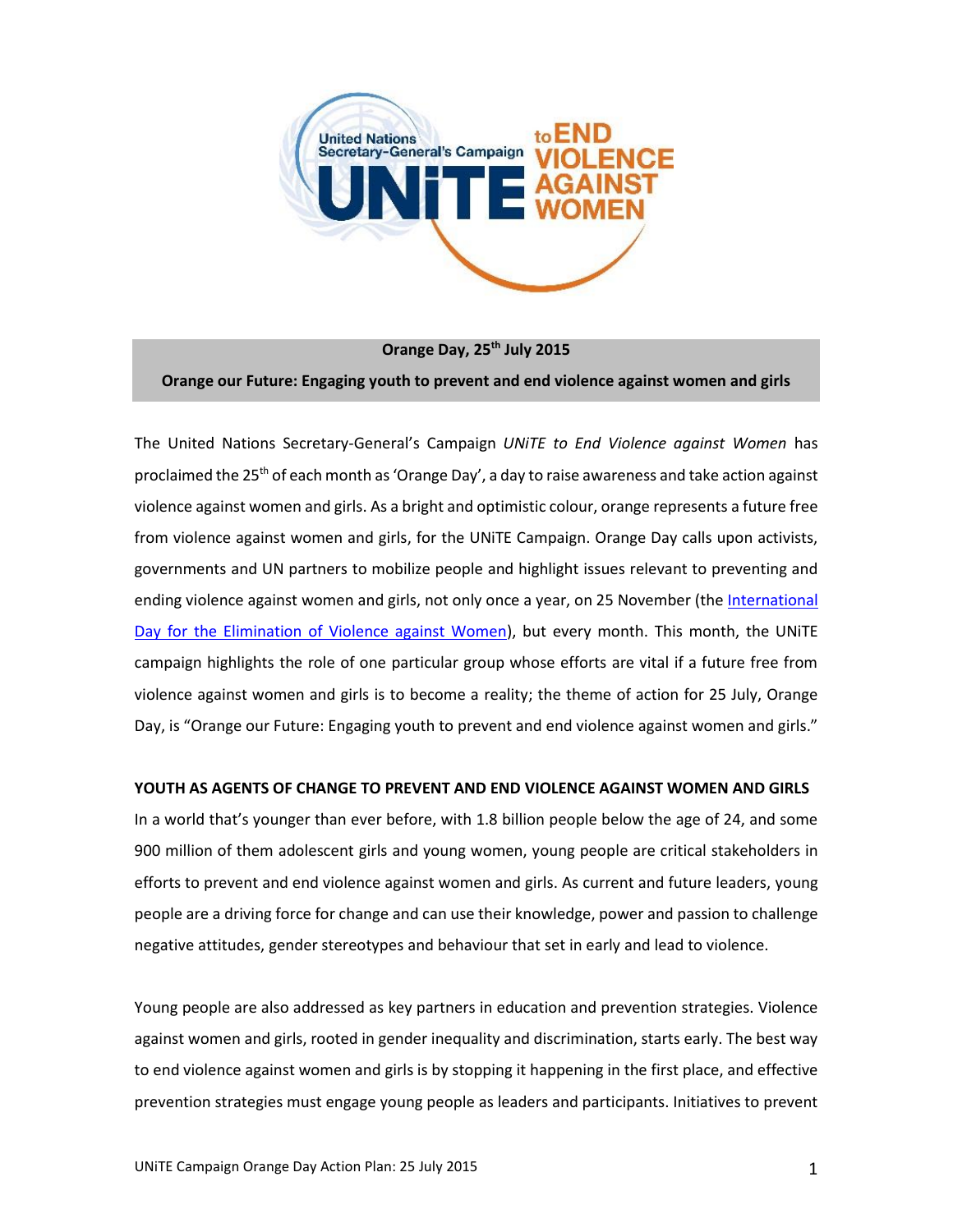violence against women and girls must start early in life, by educating and working with boys and girls, and young men and young women, to promote respectful relationships and gender equality.

It is crucial that youth are actively engaged and their voices heard in the development of strategies, policies and initiatives to prevent and end violence against women and girls. 2015 represents a pivotal opportunity to reposition the issue of violence against women and girls and impact upon future development efforts, as world leaders will come together in September to adopt a new framework for international development, the [Sustainable Development Goals,](https://sustainabledevelopment.un.org/topics/sustainabledevelopmentgoals) which are expected to address gender equality and empowerment and violence against women and girls. Now more than ever, it is vital that youth voices are clearly heard as part of this process and are prominent in discussions to shape the new agenda.

## **UNiTE CAMPAIGN INITIATVES TO EMPOWER YOUTH IN EFFORTS TO END VIOLENCE AGAINST WOMEN AND GIRLS**

The **[UNiTE campaign](http://endviolence.un.org/)** recognizes adolescents and youth as key partners and has engaged them in campaign activities around the world:

- Orange Day itself, now recognized as an official date in the United Nations calendar and marked each month by activists all over the world, was born out of the creativity and energy of the UNiTE Campaign's [Global Youth Network,](http://endviolence.un.org/network.shtml) a group of young activists who came together in May 2012, at the Global UNITE Youth Forum to share their experiences, ideas and unique approaches to ending the global pandemic of violence against women and girls. Since the Forum, at which the network was established and agreed [a declaration of intent](http://endviolence.un.org/pdf/UNiTE%20Global%20Youth%20Network_Brochure_FINAL_2012.pdf) to claim and build a better world, network members continue to make a contribution to the issue through activism in their own countries and communities.
- In the Asia-Pacific region, the UNiTE campaign and Asia-Pacific regional members of the UNITE Global Youth Network created the [Changemaker's Toolkit](http://asiapacific.unwomen.org/en/digital-library/publications/2014/9/the-changemaker), a resource to help young activists facilitate discussions on gender equality, violence against women and girls, healthy relationships and positive activism. Use of the toolkit is [now being rolled out](http://asiapacific.unwomen.org/en/news-and-events/stories/2015/05/building-skills-of-young-leaders-to-prevent-violence-against-women) throughout the region.
- In Latin America, youth-targeted initiatives such as **EL Valiente No Es Violencia'**, a joint communications campaign with MTV, has gained momentum to establish zero tolerance to violence against women.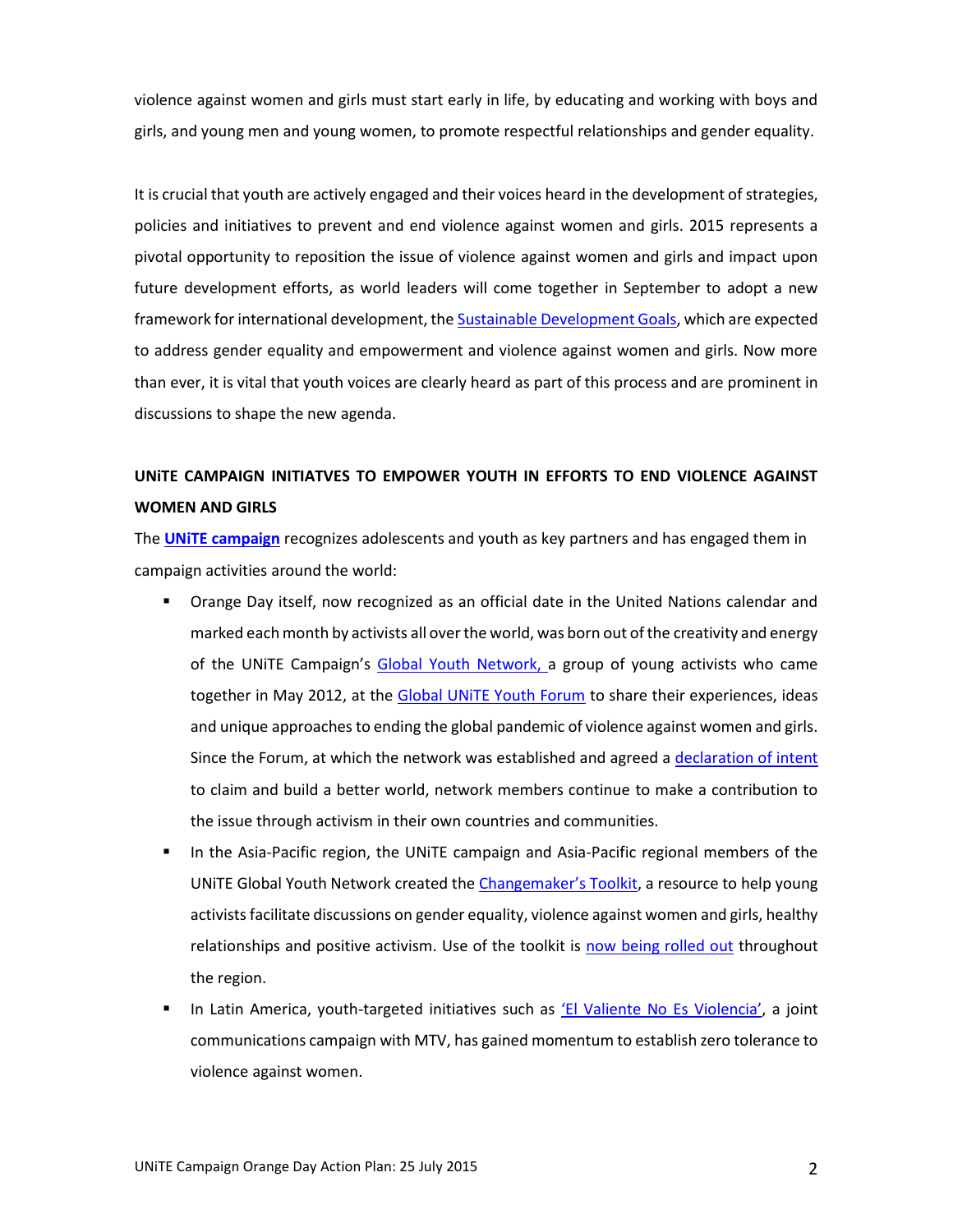- In Africa the [Moraba Games,](http://www.comminit.com/edutain-africa/content/moraba-mobile-game) a mobile phone-based device is a free game for mobile phones designed to educate South Africa's township youth on gender-based violence developed by The Afroes Foundation for the UNiTE Campaign and UN Women is taking campaign messages to youths in many schools in Southern Africa.
- In Europe, sport has been used as a vehicle to engage youth and change entrenched attitudes on gender equality in a number of countries including Tajikistan, Georgia and Kyrgyzstan.
- Young people have been critical partners for UNiTE campaign's online activism around the world.

# **THE UN TRUST FUND: SUPPORTING INITIATIVES TO ENGAGE YOUTH IN EFFORTS TO PREVENT AND END VIOLENCE AGAINST WOMEN AND GIRLS**

The [United Nations Trust Fund to End Violence against Women](http://www.unwomen.org/en/trust-funds/un-trust-fund-to-end-violence-against-women) (UN Trust Fund), a leading global grant-making mechanism exclusively dedicated to addressing violence against women and girls in all its forms, supports a wide range of innovative campaigns and programmes that engage and support youth. It is currently investing more than US\$9 million to support 18 grants that address violence against young and adolescent girls. Key focus areas include supporting girls in and outside school settings, raising awareness of girls' rights among boys and girls, empowering girls through sports, leadership and capacity-building, and sensitizing teachers and administrators to issues of violence, with innovative grantees including:

- **Sports-based programs like those run by [GrassRoot Soccer](http://www.grassrootsoccer.org/) in South Africa to foster girls'** empowerment, expand their awareness of sexual and reproductive health and increase access to medical, legal and psychosocial services;
- Peer-led education and training programmes like those created by [Restless Development](http://restlessdevelopment.org/) in Nepal to deliver innovative gender violence education to adolescents and youth;
- School-based prevention programmes such as that being implemented by [Plan Viet Nam,](https://plan-international.org/where-we-work/asia/vietnam/) which has trained nearly 500 teachers to build their perspectives on gender and violence, providing them with skills and resources needed to prevent and respond to violence in their schools; and
- Initiatives that break the cycle of inter-generational transmission of violence, including a cross-regional programme by **Promundo** in conflict-affected areas.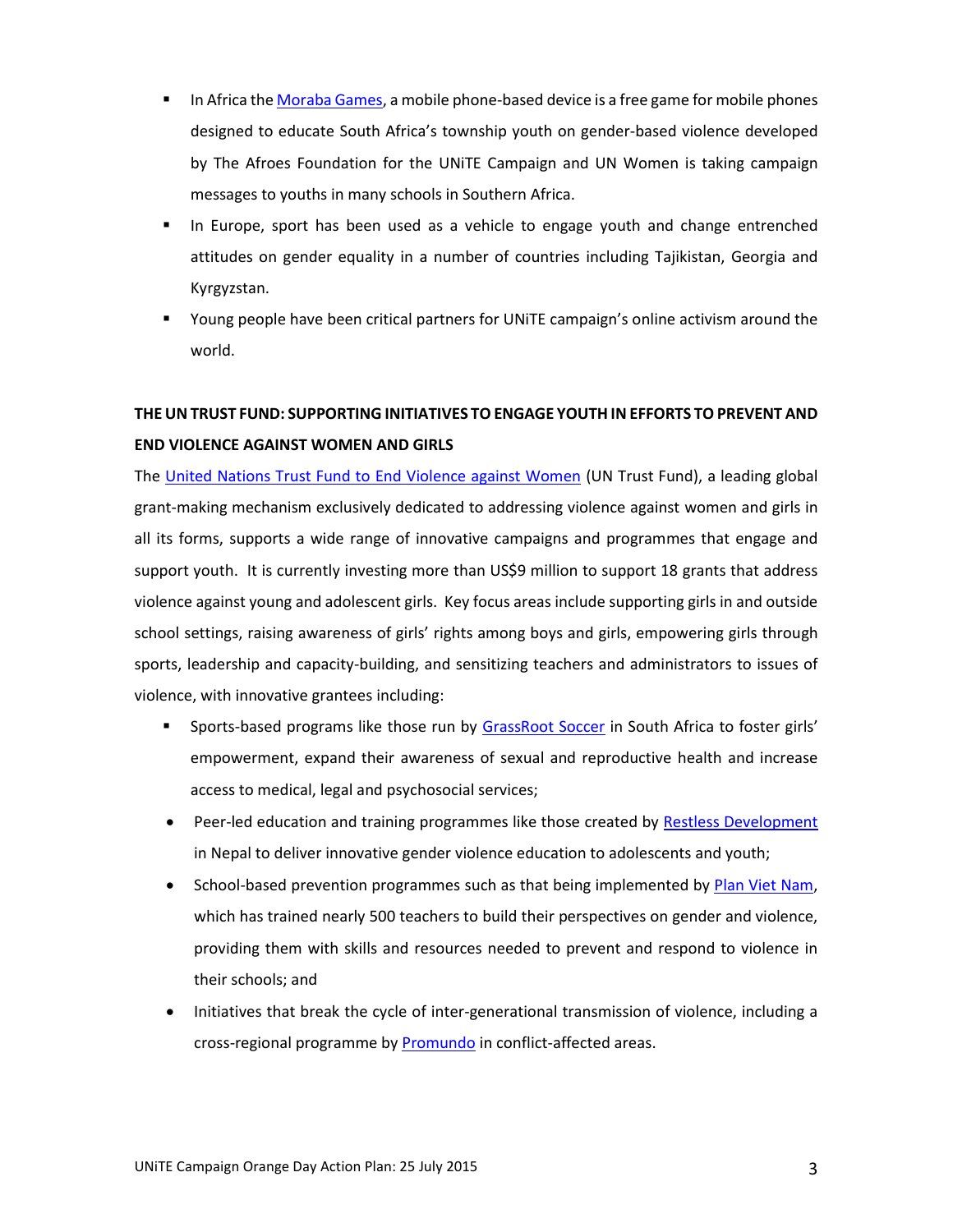## **VOICES AGAINST VIOLENCE: A PROGRAMMING TOOL TO PREVENT AND END VIOLENCE AGAINST WOMEN**

The education sector represents a key entry point for combating violence against women and promoting youth leadership on the issue. Non-formal education is particularly powerful in this context— it promotes life-long learning and skills development, prepares young people for global citizenship, and can reach young people both in and out of school settings, as well as young adults. Recognizing this, [UN Women](http://www.unwomen.org/en) and the [World Association for Girl Guides and Girls Scouts](http://www.wagggs.org/en/home) (WAGGGS) have jointly developed [Voices against Violence,](http://www.unwomen.org/en/digital-library/publications/2013/10/voices-against-violence-curriculum) a non-formal curriculum for children and young people aged 5 – 25 years, to break gender stereotypes, challenge harmful social norms, and build youth capacity and leadership to prevent violence against women and girls.

Available in English, French and Spanish, [Voices against Violence](http://www.unwomen.org/en/digital-library/publications/2013/10/voices-against-violence-curriculum) is a co-educational curriculum and a programming tool, which can be adapted to national and local contexts, and delivered in schools or within communities. Through age-appropriate non-formal educational activities, participants learn about violence against women and girls as a human rights violation, identify the root causes and engage their peers and communities in prevention efforts.

Th[e programme](http://www.unwomen.org/en/news/stories/2015/4/in-the-words-of-edith-chukwu-i-want-to-see-a-world-free-of-violence-against-women-and-girls) is estimated to train 3000 trainers and youth leaders and reach 800,000 children and young people by the end of 2016. While initially the project scope included 12 countries – Brazil, Burkina Faso, the Democratic Republic of the Congo, India, Japan, the Republic of Korea, Malawi, Nigeria, the Philippines, Rwanda, the United States and Zambia— it has grown to accommodate 18 others, including Barbados, Central African Republic, Denmark, Egypt, Fiji, Grenada, Italy, Kenya, Lebanon, Liberia, Malaysia, Portugal, Slovenia, South Africa, Sri Lanka, Togo, Tunisia and Yemen.

For more information on how to access this resource, visit [http://www.unwomen.org/en/digital](http://www.unwomen.org/en/digital-library/publications/2013/10/voices-against-violence-curriculum)[library/publications/2013/10/voices-against-violence-curriculum;](http://www.unwomen.org/en/digital-library/publications/2013/10/voices-against-violence-curriculum) and<http://ow.ly/ORdSw>

#### **ORANGE DAY ACTIVITIES**

Young people:

 Use your voices! This Orange Day, tell the world why you believe in a future free from violence against women and girls. Shoot a short video of yourself and upload it t[o YouTube.](https://www.youtube.com/)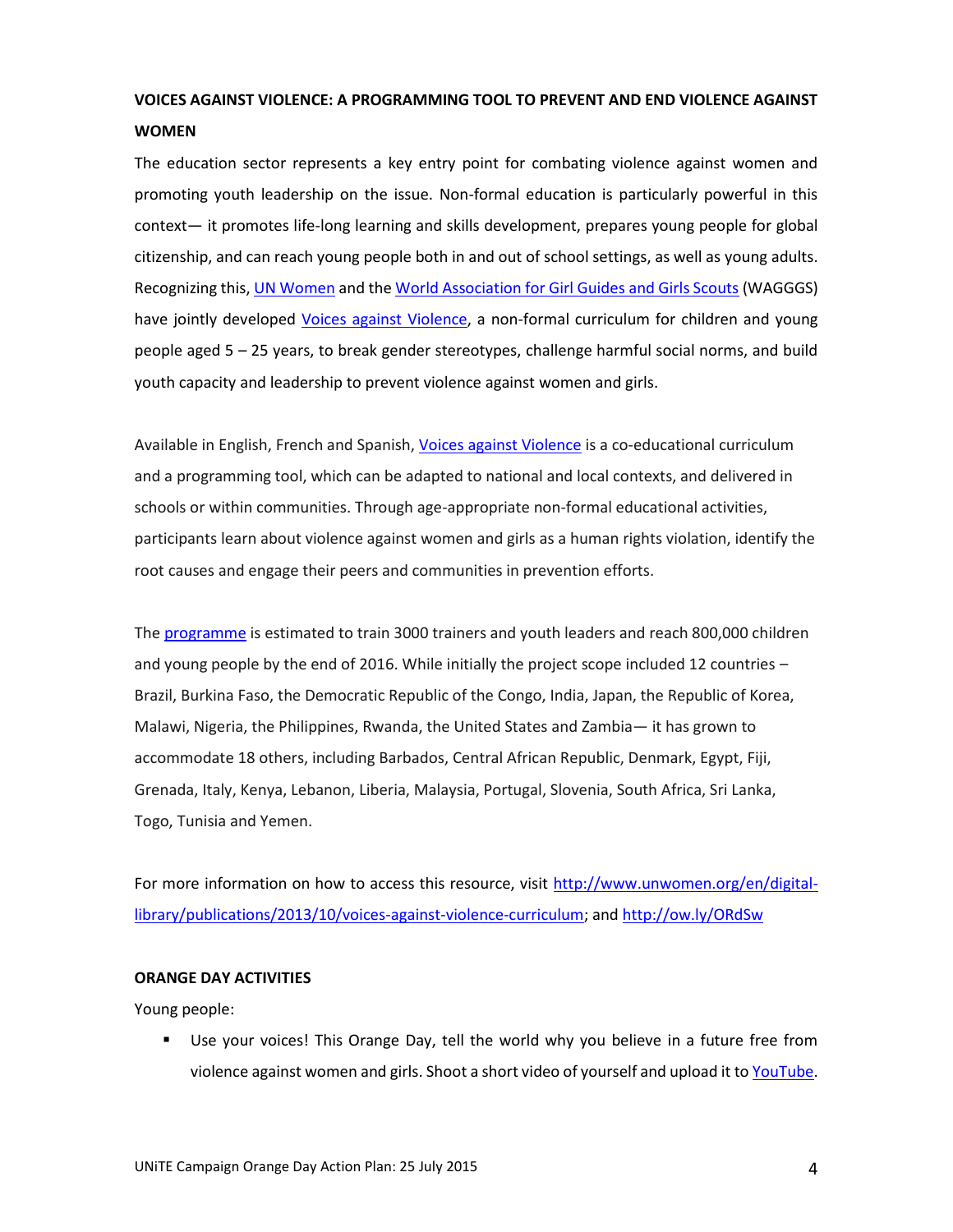[Click here](http://www.unwomen.org/~/media/headquarters/attachments/sections/what%20we%20do/july%20orange%20day%20-%20web%20text%20-%20call%20to%20action.pdf) for more information on how to participate. [Share the promotional banners](https://www.dropbox.com/sh/vbc9aymq6cp5se2/AAAR-eFZ1JCXTXcuhYZGEcbta?dl=0) and invite others to join you.

Educators, youth organizations:

- Find out about UN Women and the World Association of Girl Guides and Girl Scouts' joint curriculum programme for young people to stop violence against women and girls, *Voices against Violence*. Interested in running the programme or learning more? Please contact urjasi.rudra@unwomen.org and [stoptheviolence@wagggs.org.](mailto:stoptheviolence@wagggs.org)
- Start a conversation with your students and constituents about how youth activism can contribute to the realization of a future free from violence against women and girls. Talk to your students about the **[Sustainable Development Goals](https://sustainabledevelopment.un.org/topics/sustainabledevelopmentgoals)** and the opportunity they represent for youth to become engaged in the international effort to end violence against women and girls.

### **USEFUL RESOURCES**

*Stand up, speak out, take action*, UNiTE Campaign Global Youth Network brochure [http://endviolence.un.org/pdf/UNiTE%20Global%20Youth%20Network\\_Brochure\\_FINAL\\_2012.pd](http://endviolence.un.org/pdf/UNiTE%20Global%20Youth%20Network_Brochure_FINAL_2012.pdf) [f](http://endviolence.un.org/pdf/UNiTE%20Global%20Youth%20Network_Brochure_FINAL_2012.pdf)

*Youth Voices on Ending Violence against Women*, UNiTE Campaign video <https://www.youtube.com/watch?v=RKzsQRgMsmI>

*A Global Review of Current Issues and Approaches in Policy, Programming and Implementation* Responses to School-Related Gender-Based Violence (SRGBV) for the Education Sector, Background research paper prepared for UNESCO, 2014: [http://www.ungei.org/resources/files/SRGBV\\_UNESCO\\_Global\\_Review\\_Jan\\_2014.pdf](http://www.ungei.org/resources/files/SRGBV_UNESCO_Global_Review_Jan_2014.pdf)

*Voices against Violence Curriculum*, UN Women and World Association of Girl Guides and Girl Scouts, 2013

[http://www.unwomen.org/en/digital-library/publications/2013/10/voices-against-violence](http://www.unwomen.org/en/digital-library/publications/2013/10/voices-against-violence-curriculum)[curriculum](http://www.unwomen.org/en/digital-library/publications/2013/10/voices-against-violence-curriculum)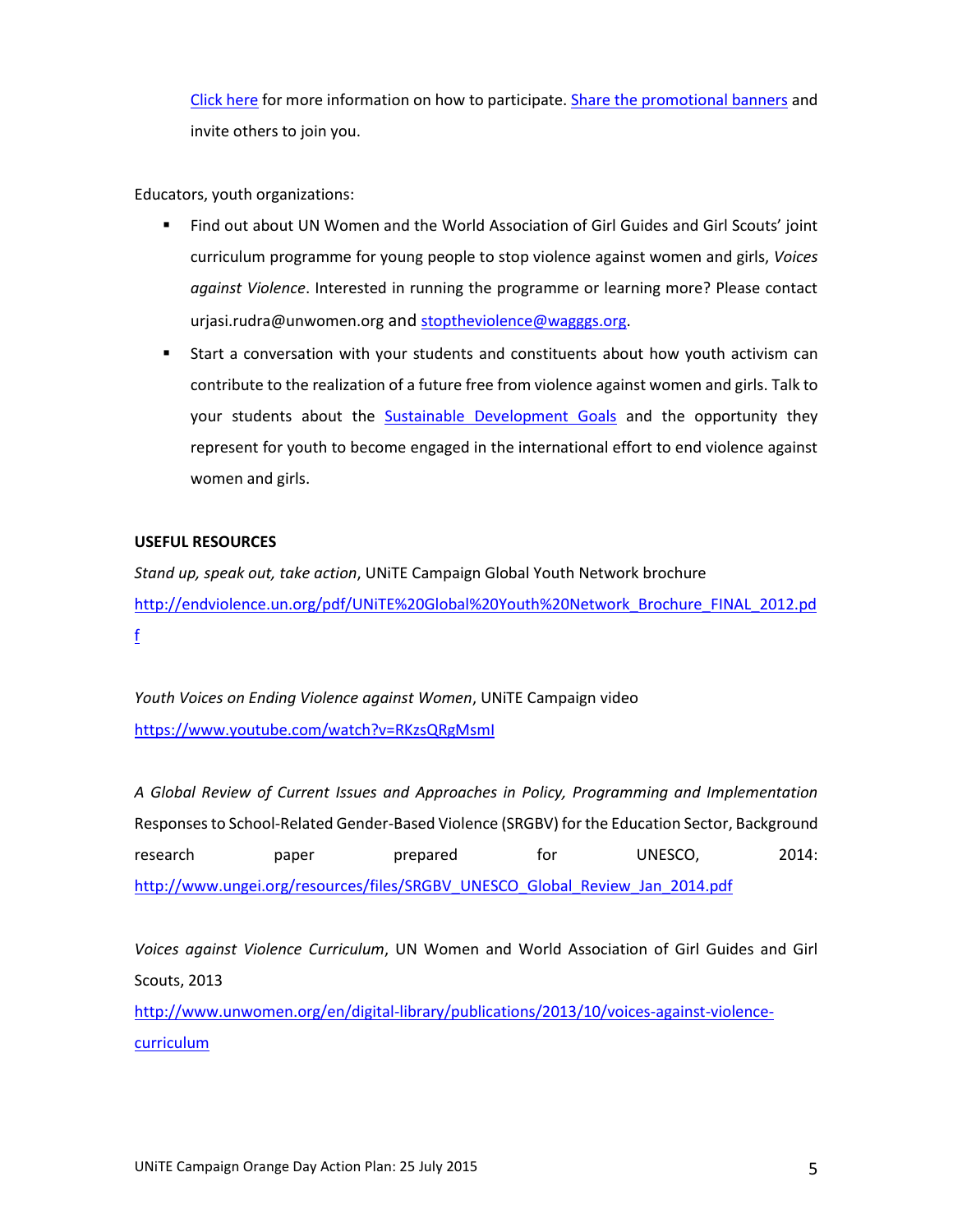### **SAMPLE SOCIAL MEDIA MESSAGES**

#### **TWITTER**

On #OrangeDay we're asking youth: what does a future free from #VAW mean to you? http://ow.ly/ORdug via @SayNO\_UNiTE

On #OrangeDay 25 July #UNiTE is focusing on #youth leadership in ending #VAW http://ow.ly/ORdug via @SayNO\_UNiTE

Happy #OrangeDay! #Youth are a powerful force to help end #violenceagainstwomen & girls http://ow.ly/ORdug via @SayNO\_UNiTE

How can #youth end #VAW? Check out programmes & resources from #UNiTE #OrangeDay: http://ow.ly/ORdug #VoicesagainstViolence

Must engage #youth to end #VAW. Use #VoicesagainstViolence programme by @wagggs\_world & @UN\_Women http://ow.ly/ORcUZ #OrangeDay

Calling on youth: What does ending violence against women & girls mean to you? <http://ow.ly/PiDMU> #OrangeDay

.@SayNO\_UNiTE asks youth:What does ending violence against women&girls mean to you? <http://ow.ly/PiDMU> #OrangeDay

#### **FACEBOOK**

Happy #OrangeDay! This month's Orange Day theme is 'Youth in Action – Orange our Future: a future free from violence against women and girls'. The adoption of a new global development agenda, the Sustainable Development Goals, offers opportunities to empower young people to be positive agents for change in efforts to prevent and end violence against women and girls. Learn more about how you join the conversation: <http://www.unwomen.org/en/what-we-do/ending-violence-against-women/take-action>